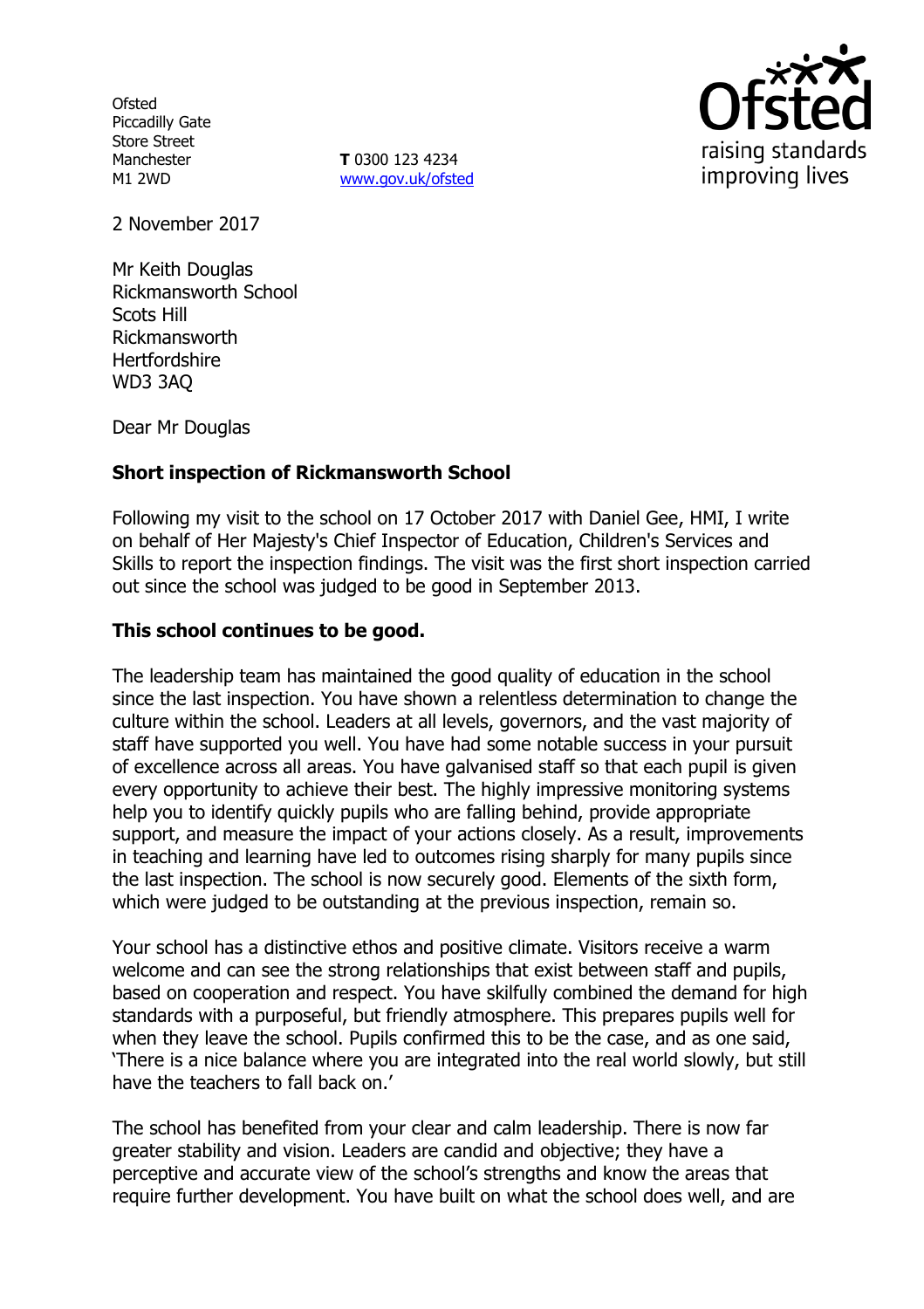

continually looking at ways to improve. The professional development that staff receive is a case in point. Staff value the excellent support that leaders provide for them because you carefully tailor training to meet their individual needs. This has led to highly effective teaching and learning, as seen by the proportion of staff receiving external teaching awards, and the improved outcomes in many subjects.

As a headteacher, you have modelled your high expectations for everyone to follow. Importantly, the school is not complacent; leaders and staff are always looking for ways to give pupils greater experiences so that you can raise their aspirations still further. Governors are equally ambitious and want the best outcomes for every child. They have acted upon the findings of their review of governance. They now have suitable mechanisms in place to give you the autonomy you need to drive improvement while monitoring the school's continued effectiveness. Alongside senior leaders, they have helped to guide the school through some turbulent times.

The vast majority of teaching observed during the inspection was lively, stimulating and productive. Where practice was most effective, teachers' high expectations and good subject knowledge ensured that questioning was used to checks pupils' understanding and push them to think harder. Teachers plan work carefully, using a wide range of high-quality resources and activities, including practical work and group work, to support learning. The classrooms are lively learning environments where pupils display positive attitudes to learning; they sustain their concentration, support each other, listen carefully and work hard. For example, pupils in a Year 7 history lesson articulately shared their 'killer facts' as to why Henry VIII had made the break from Rome. Assessment in some subjects is a real strength because teachers explain to pupils very clearly what they have done well and how they can do even better.

The effective sixth-form leader has maintained the very high standards reported upon at the previous inspection. Inspectors saw teaching that was characterised by high-level discussion work, carefully planned learning, strong relationships, and a suitable blend of group activities and independent learning. Teachers' high aspirations of what students can achieve, alongside effective support, help students to adjust to the increased expectations at key stage 5 extremely well. As a result, the progress these students make has been in the top 25%, often the top 10%, of sixth forms nationally. Students are proud of their sixth form and take responsibility for their own learning. They enjoy the additional freedoms and responsibilities they have earned and respond positively to the trust placed in them. They told inspectors that staff teach them well, provide help outside of lessons, and guide and support them with their applications for further education, employment or training.

Throughout the inspection, pupils demonstrated consistently good behaviour. They move from lesson to lesson quickly and quietly. At breaktime, they queue patiently, act sensibly, play table tennis and treat each other with respect and kindness. Both inspectors commented on how enjoyable it was wandering around at breaktime and talking to pupils. Pupils willingly engaged inspectors in conversation; they were respectful, considerate and courteous and model the '6 Ricky Rs'. Staff on duty are 'light touch' and model high expectations in their interactions with pupils. One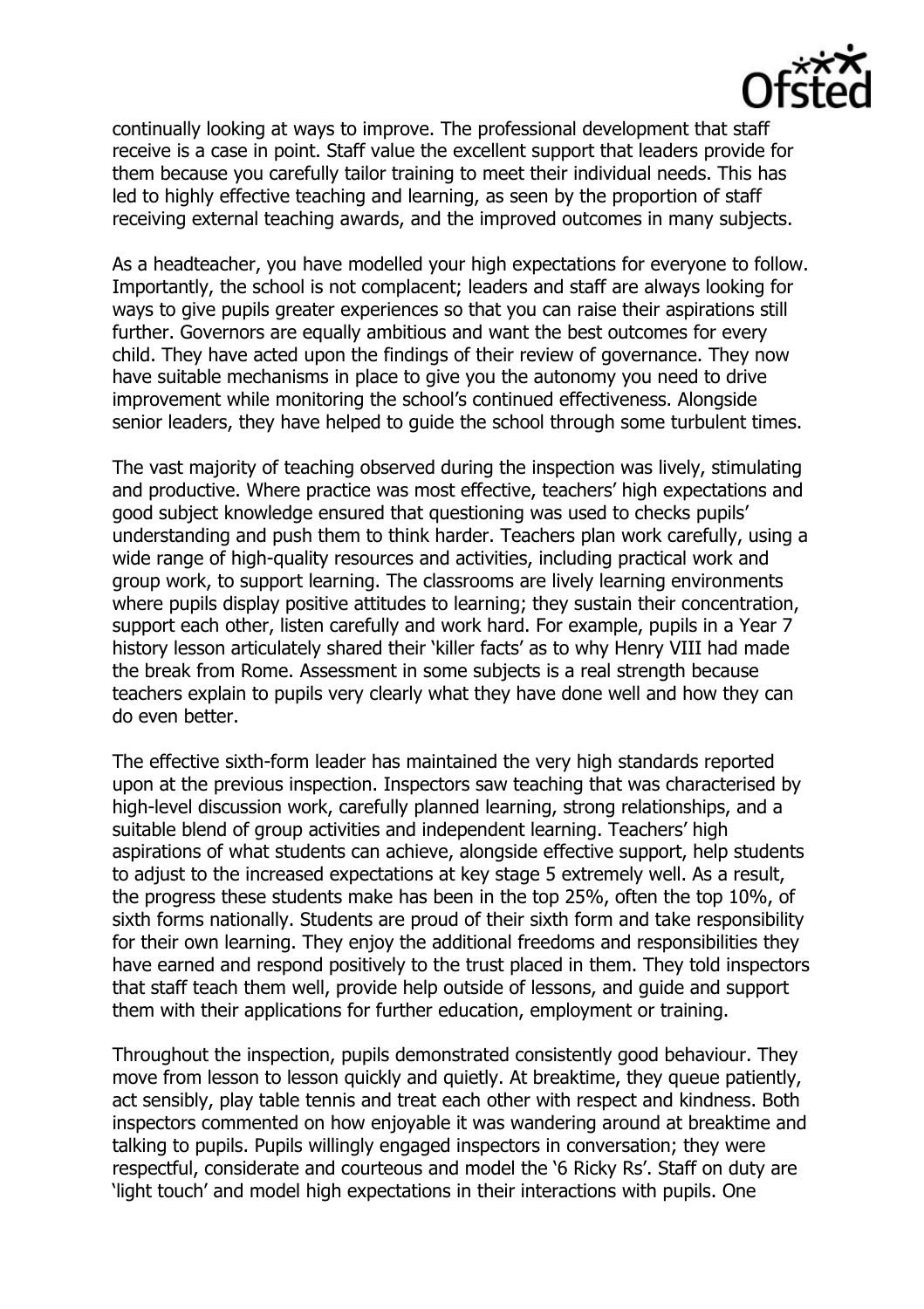

student who joined the sixth form from another school said, 'I was made to feel very welcome because all the teachers and other students are so friendly and approachable.'

## **Safeguarding is effective.**

Pupils at Rickmansworth School feel safe, are safe and know how to stay safe. They explained how the school uses 'L Cubed' to provide them with useful information and strategies to stay safe in a variety of settings, including road safety, different types of abuse and when online. One pupil summed up the school's atmosphere nicely when he said, 'It feels like home. You feel safe.'

The overwhelming majority of parents agree that their children are safe. Pupils said that bullying is extremely rare, and on the few occasions it does occur, staff deal with it swiftly and effectively. Staff receive high-quality training and know what to do if they have concerns about the safety of any pupil in their care.

Leaders and governors ensure that safeguarding practice is compliant. The school regularly uses a 'mystery person' to check that staff remain ever vigilant and challenge unfamiliar people they see within school. Safeguarding and the well-being of pupils is clearly a key priority for the school.

### **Inspection findings**

- $\blacksquare$  The inspection was steered by four key lines of enquiry to check whether the school remains good. The first issue was whether disadvantaged pupils and pupils who have special educational needs and/or disabilities make good progress, given that published performance data from previous years indicates some underachievement. Leaders rightly have made this one of their raising achievement priorities and taken swift action to address it.
- Staff in most departments have a clear understanding of the barriers to learning disadvantaged pupils face. Pupils receive additional support so that they can access similar opportunities to other pupils. Work in pupils' books shows they are making better progress, and the rigorous monitoring processes confirm this to be the case across most subjects and year groups. The progress made by disadvantaged pupils in 2016 was below that made by other pupils nationally. Leaders' sharply focused interventions have led to rapid improvements in the progress these pupils made in 2017 across most subject areas. However, while disadvantaged pupils are catching up, their progress still lags behind other pupils in some subjects, notably mathematics.
- Pupils who have special educational needs and/or disabilities did not all make the progress of which they were capable in 2016. Teachers now use the information provided by the special educational needs coordinator to plan learning to meet pupils' needs more effectively. In 2017, this group of pupils made better progress from their starting points than all pupils nationally. However, as leaders acknowledged, the small cohorts and ever-changing needs of these pupils mean that continued close monitoring is essential.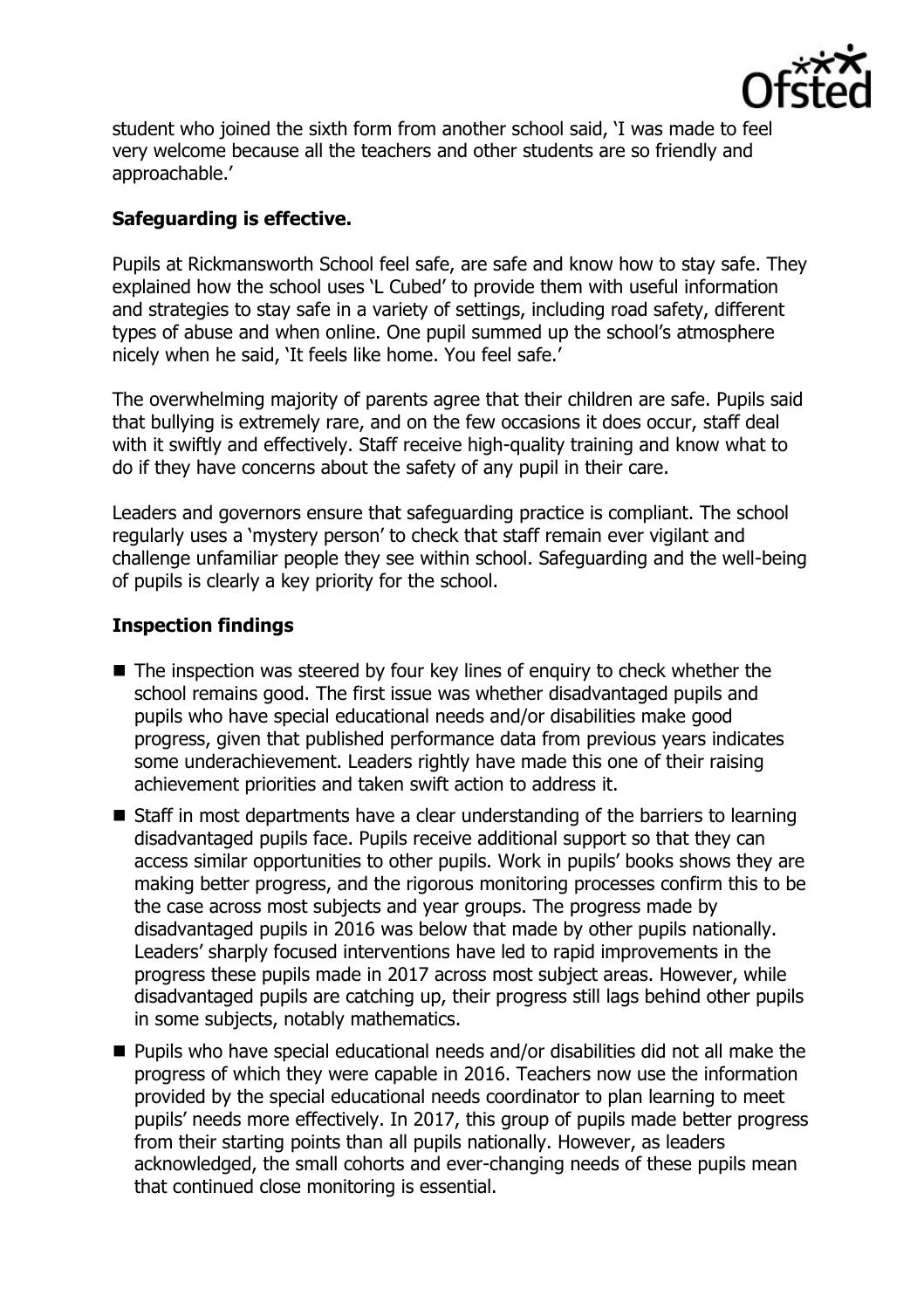

- My second line of enquiry looked at the actions leaders are taking to ensure that all pupils attend well and exclusions, especially repeat exclusions, are reduced. Pupils enjoy coming to school and this is reflected in the high levels of attendance. You have taken effective action, through your increased focus on good attendance via awards, assemblies, and information in reports. Alongside this, the monitoring processes, including repeated home visits and increased used of fixed-penalty notices, are more stringent. For most pupils, absence has reduced and your overall attendance now exceeds the national average. However, the attendance of disadvantaged pupils still remains below that of others.
- You were aware of the need to reduce exclusion, including for certain groups of pupils. You have changed the pastoral structure, redesigned your reintegration processes, and focused on a restorative approach to poor behaviour. As a result, exclusions for all pupils, including repeat exclusions, have reduced significantly compared with the school's most recent published information.
- My third line of enquiry looked at the actions leaders have taken to maintain the standards in teaching, learning and assessment, especially for modern foreign languages, science and the most able students in the sixth form. Leaders, including subject leaders, monitor teaching, learning and assessment accurately and regularly. Using a wide range of evidence, you are able to draw telling conclusions that inform your self-evaluation and subsequent training needs. However, you rightly acknowledge that some inconsistencies in teaching, learning and assessment remain at either group or subject level.
- **Pupils arrive at the school with prior attainment above the national average. In** 2016, their progress was broadly in line with other pupils nationally. However, judicious leadership and effective teaching has ensured that outcomes rose markedly last year. In 2017, most pupils made significantly better progress than other pupils nationally. Achievement in art, photography, business, creative writing, economics, and food has been consistently impressive. Evidence seen in lessons, books and your accurate assessment information indicates that many pupils continue to achieve very well.
- You have been well aware of the need to raise standards in modern foreign languages and have provided challenge and support in equal measure. New leadership, external support, and a comprehensive action plan are some of the actions taken to improve pupils' outcomes. Your effective actions have led to significant improvements: attainment in French and German in 2017 was broadly in line with national averages, while pupils made much better progress in both subjects.
- Inspectors looked at outcomes in science because there have been some issues with recruitment historically. To overcome these, you have worked tirelessly to create an ethos in which staff are valued and can access opportunities to improve their practice as teachers and develop as leaders. The science leader, who joined in 2016, has been well supported. Weekly line-management meetings, assistance with the faculty self-evaluation processes and some key appointments mean there is now a far stronger and more stable department in place. Results in 2017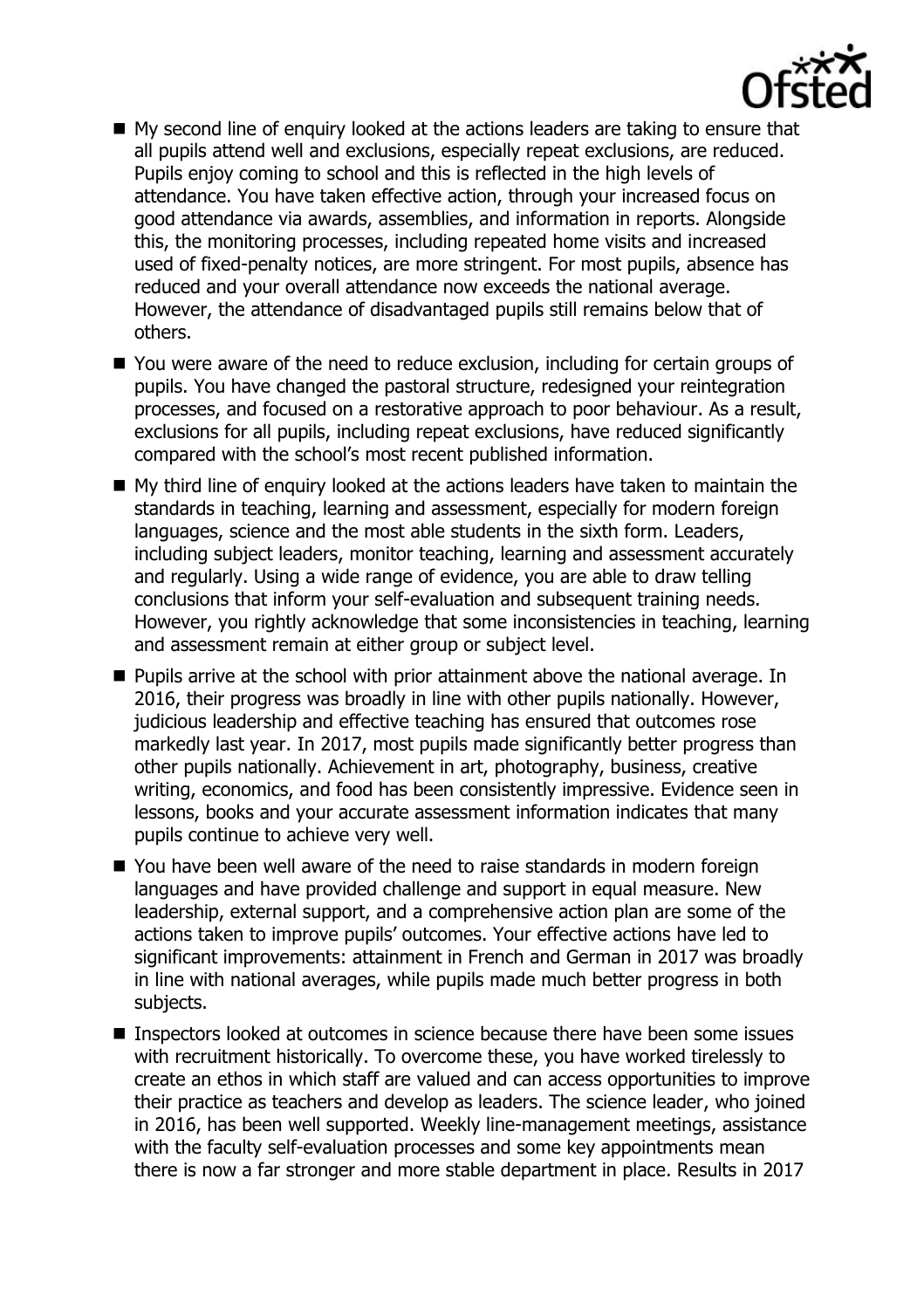

were much improved and pupils' progress is now broadly in line with national progress measures.

- The school's overall progress at key stage 5 has remained consistently strong. However, you are aware that the proportion of pupils achieving the very highest grades has declined slightly. The school's 'Able and Ambitious' programme is helping pupils to adopt a 'growth mindset' philosophy and raise their aspirations. Pupils are actively encouraged to focus on the positive aspect of situations and to tackle new challenges willingly. This is not just for sixth form students, but is benefiting pupils across all year groups. Evidence seen on inspection showed that pupils are aiming higher and looking beyond their target grades.
- My final line of enquiry was concerned with how effectively leaders communicate with parents. Some parents had expressed their concerns about aspects of the school's performance on Parent View. As the inspection progressed, more parents responded and a far more positive picture emerged. By the end, almost nine out of every 10 parents said that their children were happy, well looked after and make good progress. The vast majority of staff and pupils endorsed these views. One parent summed up the views of many when saying: 'Overall I am very happy with the school. When there have been issues, they have been dealt with sensitively and effectively. The social and emotional care is fantastic and overall learning is more than good.'
- While many parents were very positive, you know that a few are less positive in their view of the school. Inspectors did not see any evidence to support these less positive views, but you know the importance of addressing this perception. You are keen to continue your head's surgeries, the 'parent panel', your weekly messages and the 'Ricky Recorder' to convey the school's many positive features to all parents.

# **Next steps for the school**

Leaders and those responsible for governance should ensure that:

- staff continue to investigate why disadvantaged pupils' attendance and achievement are lower than that of their peers, and use this information to complement existing strategies that lead to more rapid improvement
- $\blacksquare$  the excellent practice routinely seen in some subject areas is shared more widely to remove the inconsistencies that still exist between subjects, and to raise achievement for some groups, particularly for disadvantaged pupils in mathematics.

I am copying this letter to the chair of the governing body, the regional schools commissioner and the director of children's services for Hertfordshire. This letter will be published on the Ofsted website.

Yours sincerely

John Randall **Her Majesty's Inspector**